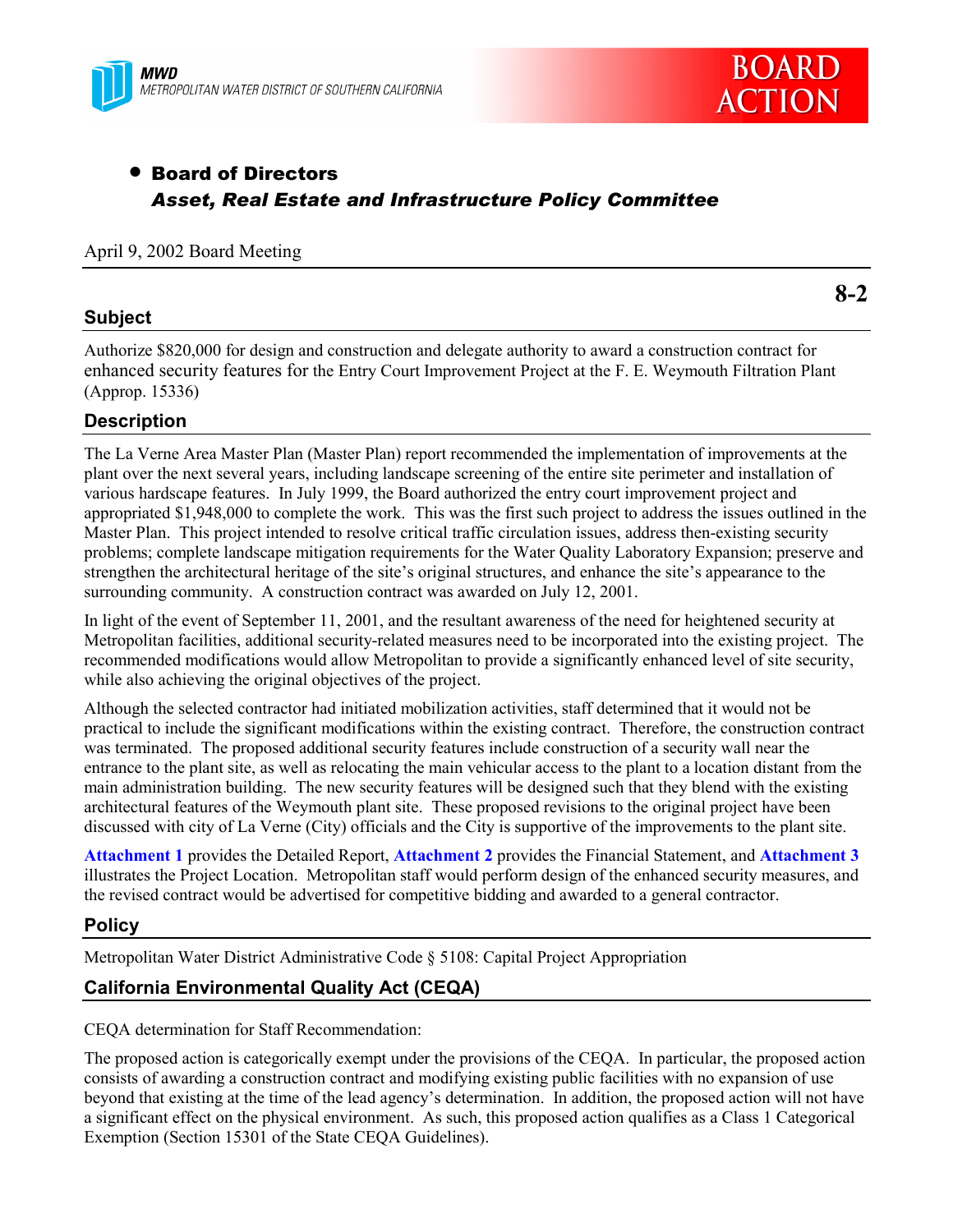The CEQA determination is: Determine that pursuant to CEQA, the proposed action qualifies as a Class 1 Categorical Exemption (Section 15301 of the State CEQA Guidelines).

## **Staff Recommendation**

Adopt the CEQA determination and

- a. Increase the appropriation by \$820,000 from \$1,948,000 to a total of \$2,768,000.
- b. Delegate to the Chief Executive Officer the authority to award a competitively bid construction contract in an amount not to exceed \$2,000,000 for the revised Entry Court Improvement Project at the F. E. Weymouth Filtration Plant.

**Fiscal Impact:** \$820,000 in budgeted CIP funds under existing Approp. 15336.

3/11/2002 *Roy L. Wolfe Date*

*Manager, Corporate Resources*

3/18/2002 *Date*

*Ronald R. Gastelum Chief Executive Officer*

**Attachment 1 – Detailed Report**

**Attachment 2 – Financial Statement**

**Attachment 3 – Project Location**

BLA #1454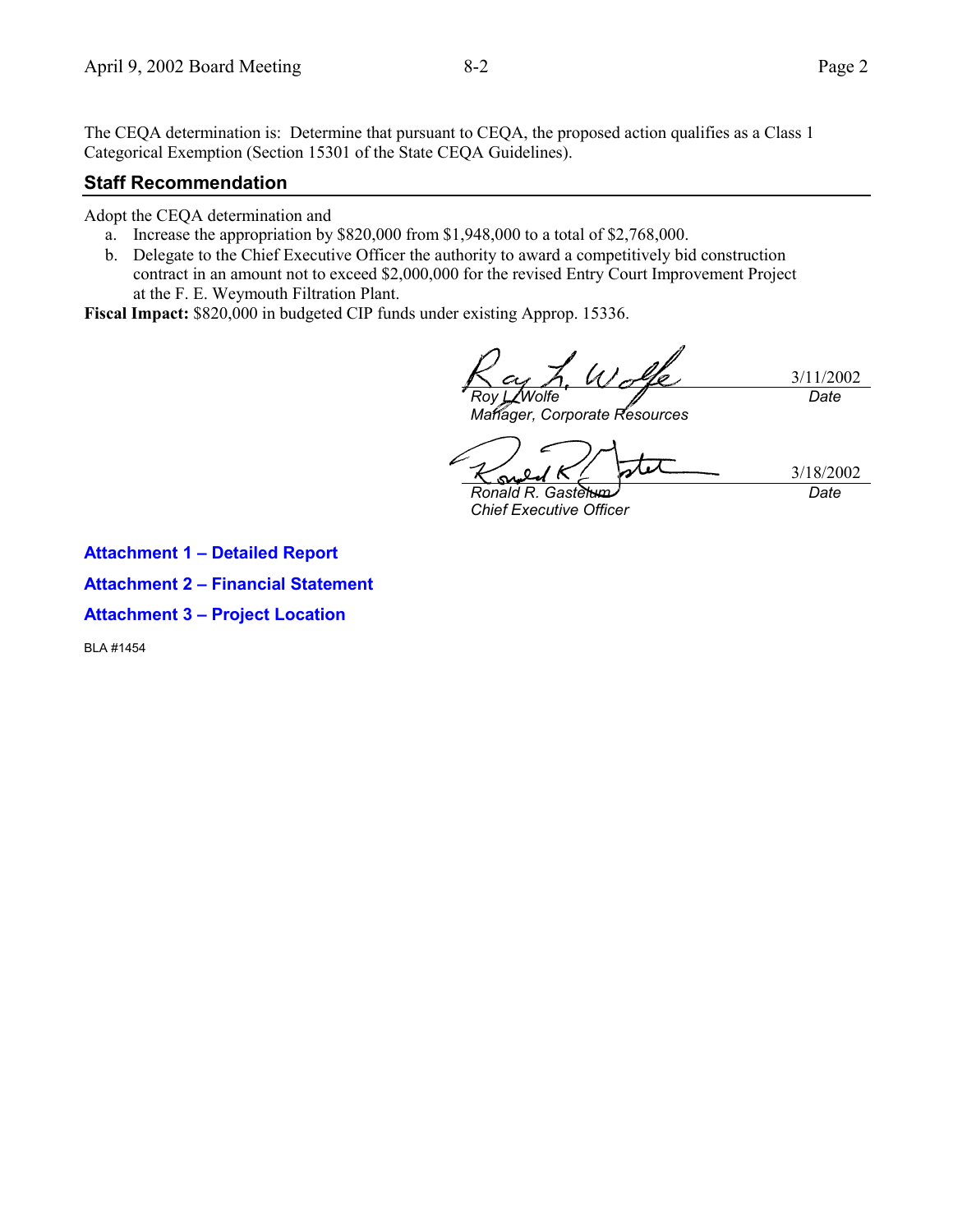## **Detailed Report**

#### *Purpose/Background*

In 1995, a Master Plan for Metropolitan's La Verne area facilities was completed and presented to the Committee on Real Property and Asset Management as the framework for the orderly, long-term development of the Weymouth site. The primary objective of the Master Plan was to create a comprehensive site plan assuring the viability of future water treatment and operational needs through the year 2020. As specific water treatment and site improvement projects became necessary, they would be implemented in accordance with this site plan. The Master Plan also included recommendations to preserve and strengthen the architectural heritage of the site's original structures, improve site security and circulation, and enhance the site's appearance to the community.

Since completion of the Master Plan, several of its original recommendations have been implemented. In 1997, Metropolitan purchased a 7-acre site to buffer its operations and new facilities from encroaching residential development. Site improvements have adhered to identified locations and an architectural review process is now in place to ensure consistency with the Master Plan's architectural guidelines. The majority of the Master Plan's recommendations, however, represent long-term goals to be implemented over the next 20 years as improvements and expansion of water treatment processes are required.

The Master Plan recommended perimeter landscape and hardscape improvements to be implemented during the initial phases of the Plan's year 2020 planning period. Staff has carefully reviewed these recommendations and prioritized them according to need. This review has considered the interdependencies between the recommendations and site-specific projects that may be required within the next ten years. Staff's recommendation is to stage the perimeter landscape improvements over a period of up to ten years to coincide with construction of specific site development and improvement projects. Under this approach, only the recommendations of the highest priority would be authorized at this time. Recommendations deemed less urgent would be considered for implementation at a later date in conjunction with other future site projects. This staged implementation plan has been reviewed with the city of La Verne (City).

In July 1999, the Board approved the implementation of recommended improvements pertaining only to the Weymouth site's entry court area. These improvements were needed to resolve critical traffic circulation and then-existing security issues, to complete landscape screening requirements for the Water Quality Laboratory Expansion, to unify differing architectural themes at the site's main entrance, and to enhance the site's outward appearance in keeping with expectations of the community and Metropolitan's commitment to "good neighbor" policies.

#### *Recent Events*

Due to the event of September 11, 2001, and the ensuing heightened awareness about security, staff has conducted a thorough re-evaluation of security needs at Metropolitan's treatment and distribution facilities. This evaluation specifically reviewed the existing Weymouth Entry Court and Landscaping Improvement project. By early September 2001, a construction contract had been awarded, and the contractor was preparing to mobilize forces at the site and start construction activities. Metropolitan's security evaluation determined that a higher level of security features were required for the Weymouth entry court area. This enhanced level of security is intended to provide greater protection of the water treatment process and the plant facilities. Staff determined that it would not be practical to include the significant modifications within the existing construction contract. Therefore, the construction contract was terminated. As such, it is recommended that these additional security features be included in a "revised" Entry Court Improvement project, and that a new set of plans and specifications be advertised for competitive bidding.

The additional security features to be included in the revised project consist of constructing a fence/wall that meets both security and architectural needs at the plant while enclosing the entire visitor parking lot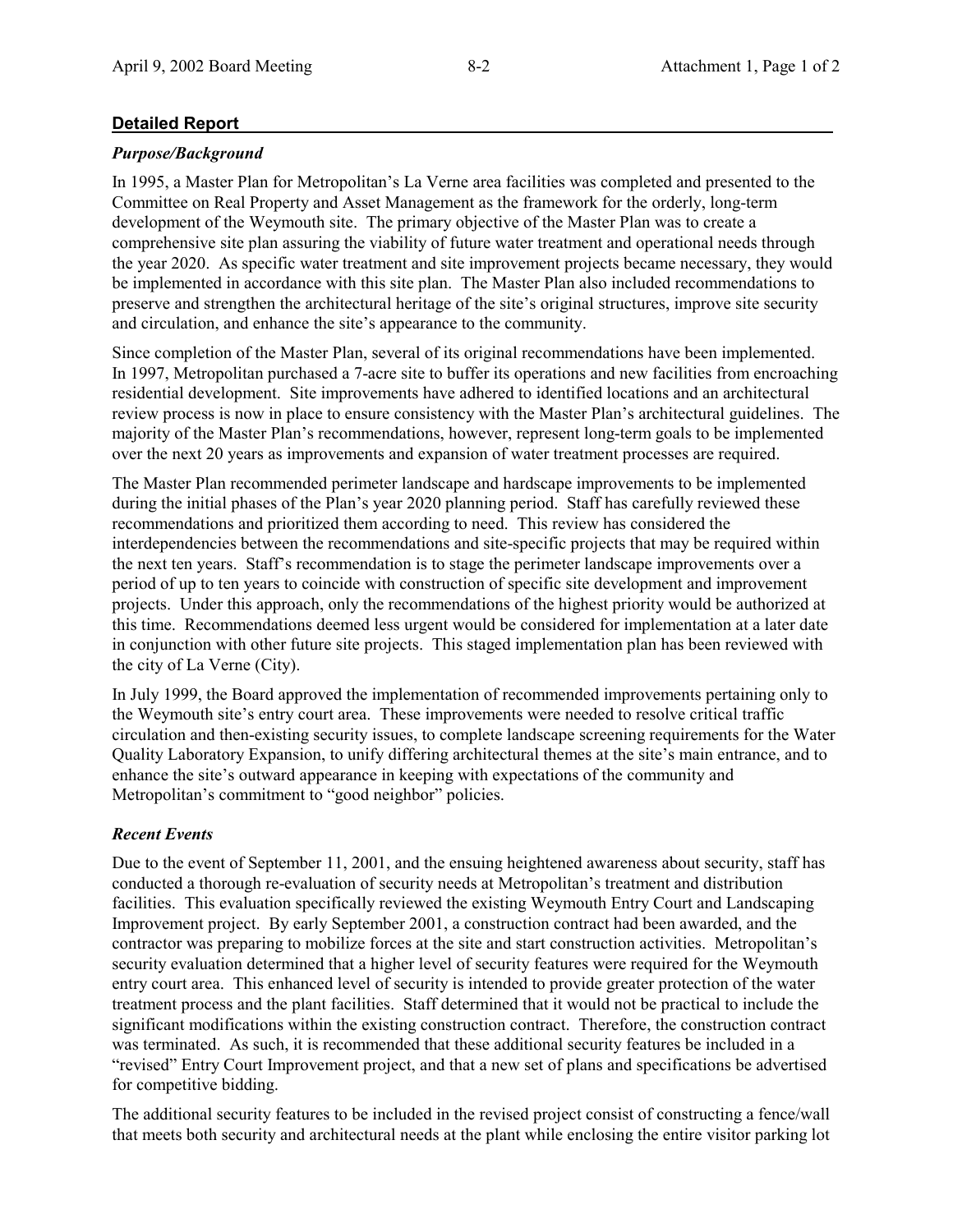and Glorietta areas; providing a vehicular setback from Sedimentation Basins Nos.1 and 2; and making revisions to the existing traffic islands. The proposed security fence/wall is intended to preclude access to the visitor parking lot and Glorietta areas by the general public. Once the fence/wall is constructed, vehicular traffic into these areas will occur only after the vehicles have been screened at an entry court area security station. In addition, the vehicular setback from the sedimentation basins would prevent parking immediately adjacent to water treatment and conveyance conduits.

To ensure the suitability of recommended revisions to the existing project, staff has met with officials from the City. Following discussion, the City is supportive of the enhanced security revisions to the plant site.

While performing coordination work with Southern California Edison (Edison) for the original project, it has been determined that the costs of removing a power pole near the entry court will be greater than Edison originally estimated. The additional costs associated with removal of the pole are required to avoid underground utilities in Moreno Avenue/Gladstone Street and to meet requirements set by the City's Public Works Department for work within the City's streets.

Costs, in addition to those anticipated for the original project, will be incurred to perform design and construction of the security fence/wall, vehicle setback from the sedimentation basins, and traffic island modifications; the utility pole relocation; and termination of the original construction contract. The design work associated with the security enhancements will be performed entirely by Metropolitan's inhouse staff. A breakdown of the proposed work's additional costs is contained in the Financial Statement (Attachment 2).

#### *Project Milestones*

- $\Box$  April 2002 Complete final design of revised project
- $\Box$  June 2002 Start construction
- $\Box$  Dec 2002 Complete construction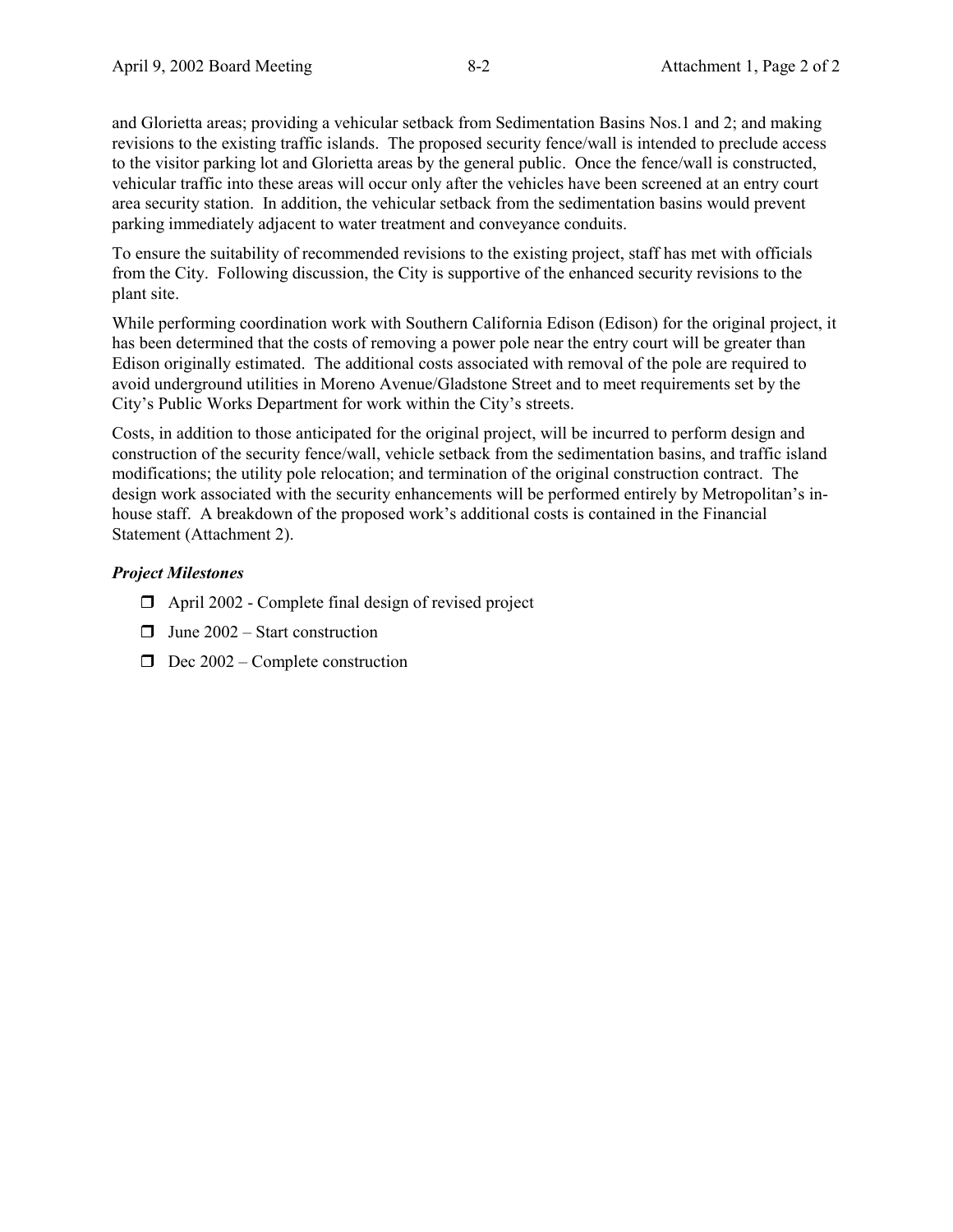# **Financial Statement for Weymouth Court Project – Improvements Program**

A breakdown of Board Action No. 2 for Approp. No. 15336 for authorizing final design and construction activities for the Weymouth Entry Court Improvement project described in this board action is as follows:

|                                                                                                       | <b>Board Action</b><br>No. 1<br>(Jul. 1999) | <b>Board Action</b><br>No. 2<br>(Apr. 2002) |
|-------------------------------------------------------------------------------------------------------|---------------------------------------------|---------------------------------------------|
| Labor                                                                                                 |                                             |                                             |
| Studies and Investigations                                                                            | \$<br>31,000                                | \$<br>31,000                                |
| 31,000<br>Design and Specifications                                                                   |                                             | 126,000                                     |
| <b>Construction Management and Inspection</b>                                                         | 161,000                                     | 188,000                                     |
| Owner Costs (Program Management, Environmental<br>Docs., Control System Integration, Bidding Process) | 34,000                                      | 88,000                                      |
| Materials and Supplies                                                                                | 7,000                                       | 11,000                                      |
| <b>Incidental Expenses</b>                                                                            | 4,000                                       | 4,000                                       |
| Equipment Use                                                                                         | 2,000                                       | 2,000                                       |
| Professional/Technical Services                                                                       | 215,000                                     | 215,000                                     |
| Contracts                                                                                             | 1,215,000                                   | 1,748,000                                   |
| <b>Remaining Budget</b>                                                                               | 248,000                                     | 355,000                                     |
| <b>Total</b>                                                                                          | \$1,948,000                                 | \$2,768,000                                 |

# **Funding Request**

| <b>Program Name:</b>                 | Weymouth Filtration Plant Facilities Assessment and Entry Court Improvements   |                             |               |
|--------------------------------------|--------------------------------------------------------------------------------|-----------------------------|---------------|
| <b>Source of Funds:</b>              | Construction Funds (possibly General Obligation, Revenue Bonds, Pay-as-You-Go) |                             |               |
| <b>Appropriation No.:</b>            | 15336                                                                          | <b>Board Action No.:</b>    |               |
| <b>Requested Amount:</b>             | S<br>820,000                                                                   | <b>Capital Program No.:</b> | 15336         |
| <b>Total Appropriated</b><br>Amount: | \$2,768,000                                                                    | Capital Program Page No.:   | E-49          |
| <b>Total Program Estimate:</b>       | \$2,865,000                                                                    | <b>Program Goal:</b>        | R-Reliability |